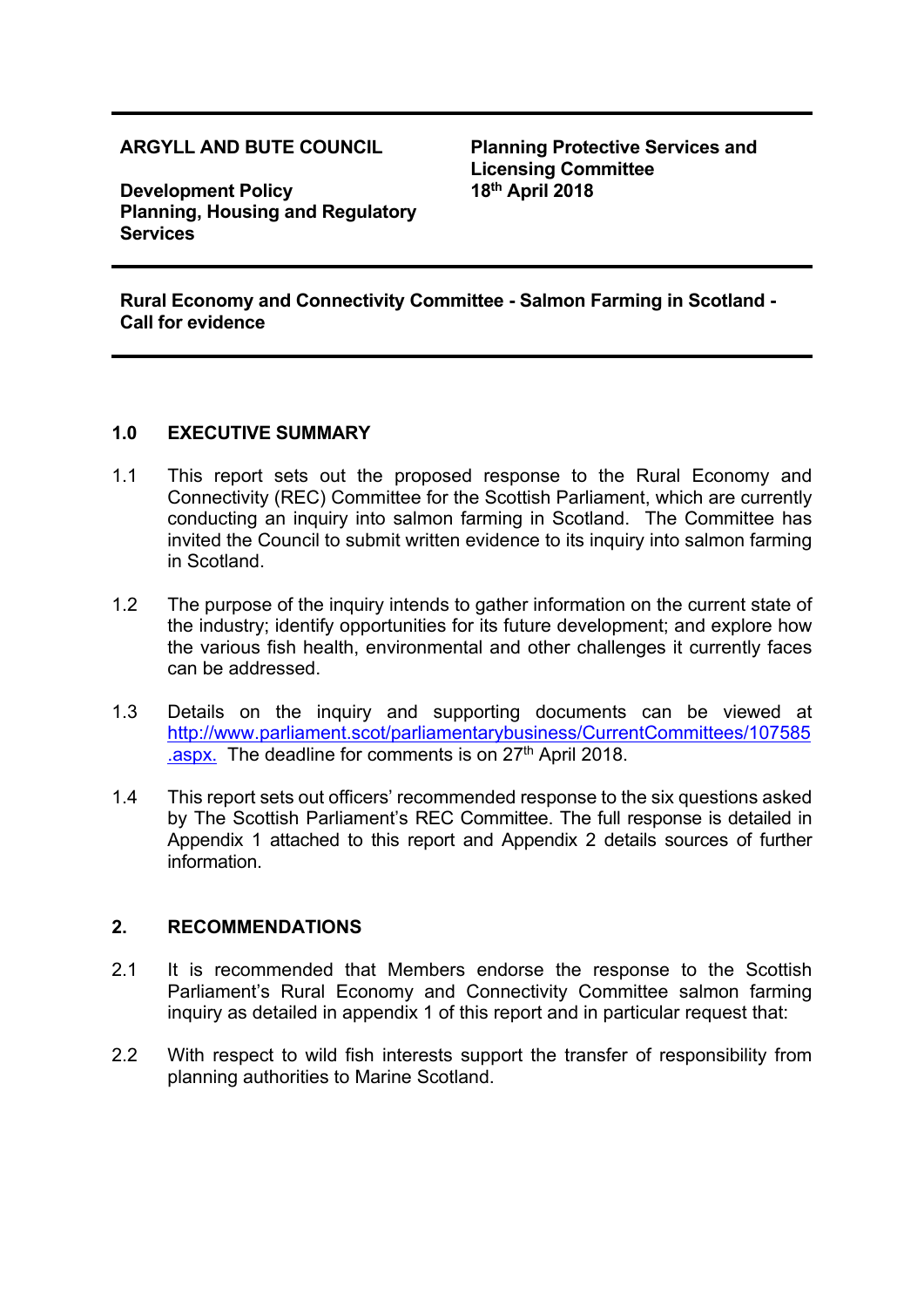#### **ARGYLL AND BUTE COUNCIL PPSL Committee**

**18 th April 2018**

**Development Policy Planning, Housing and Regulatory Services**

**Rural Economy and Connectivity Committee - Salmon Farming in Scotland - Call for evidence**

#### **3.0 INTRODUCTION**

- 3.1 This report details the proposed response to the Scottish Parliament's Rural Economy and Connectivity Committee - *Salmon Farming in Scotland - Call for evidence;* the inquiry and highlights Council officers' recommendations.
- 3.2 The Rural Economy and Connectivity (REC) Committee is undertaking an inquiry into the environmental impact of salmon farming in Scotland and this report highlights the Council's proposed response to this report.

#### **4.0 RECOMMENDATIONS**

- 4.1 It is recommended that Members endorse the response to the Scottish Parliament's Rural Economy and Connectivity Committee salmon farming inquiry as detailed in appendix 1 of this report and in particular request that:
- 4.2 With respect to wild fish interests, support the transfer of responsibility from planning authorities to Marine Scotland.

## **5.0 DETAIL**

#### **5.1 Background**

- 5.1.1 The Environment, Climate Change and Land Reform (ECCLR) Committee undertook work in advance of the Rural Economy and Connectivity (REC) Committee for the forthcoming inquiry on aquaculture in Scotland.
- 5.1.2 The REC Committee is now interested in receiving wider views into the issues in relation to the salmon farming sector by 27<sup>th</sup> April 2018.

#### **5.2 General Information**

5.2.1 In Scotland, finfish aquaculture dominates the sector. Atlantic salmon is the most commonly produced fish. Scotland is the largest producer of farmed Atlantic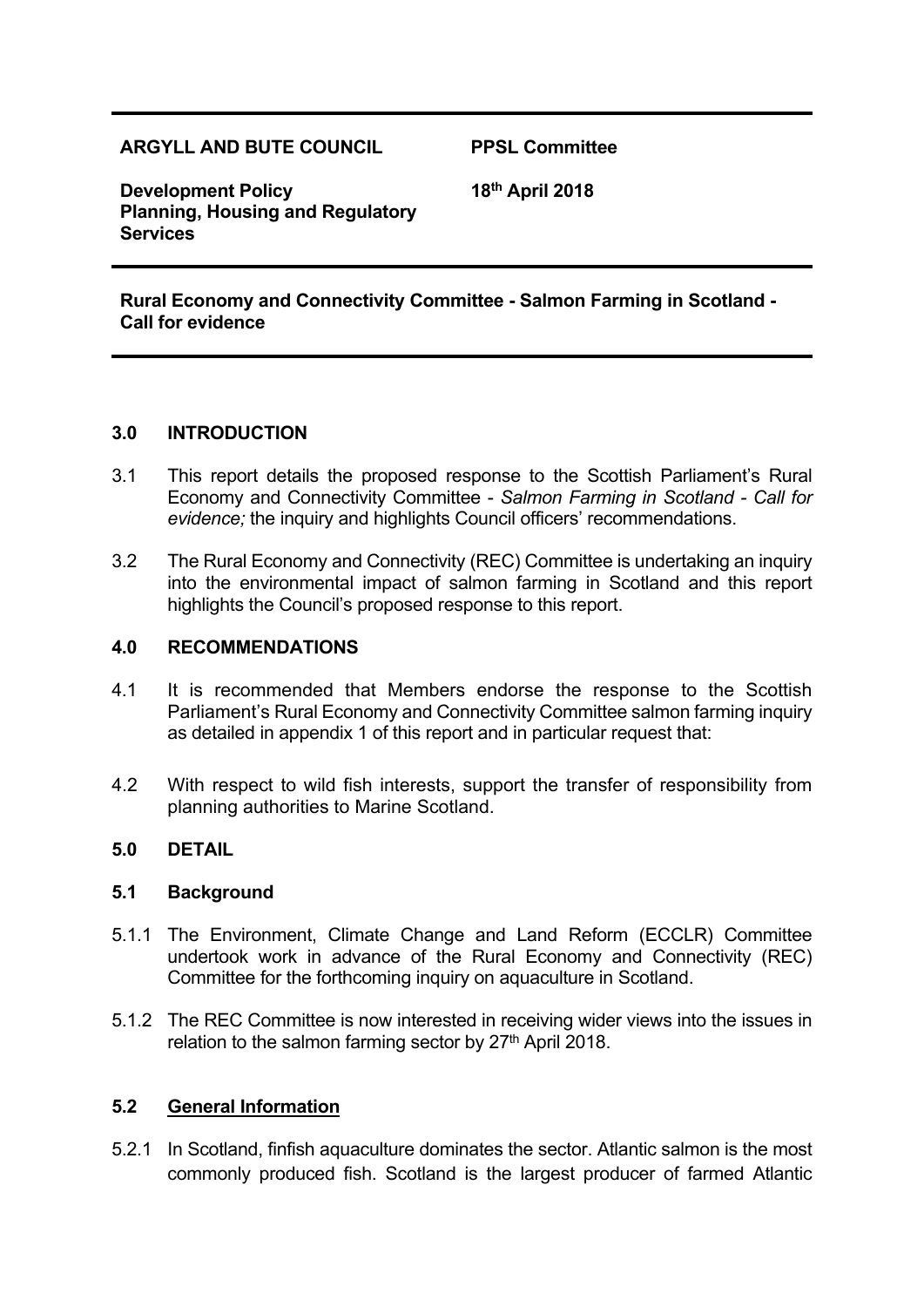salmon in the EU and one of the top three producers globally, producing 162,817 tonnes (£765 m by value) in 2016. The industry has developed in west coast sea lochs and inshore waters since the late 1970s. In 2016, salmon farming employed 294 staff in smolt production and 1,486 in fish production (Marine Scotland Science, 2017). It has been estimated that the direct, indirect and induced impacts creates 10,340 jobs (Highlands and Island Enterprise, 2017).

- 5.2.2 Scotland accounts for 8% of global farmed Atlantic salmon production and 93% is by five firms, many of whom are represented in Argyll and Bute. In the past decade, the industry has been consolidating worldwide, resulting in fewer, bigger firms to take advantage of economies of scale. Salmon is the UK's largest food export. Although only about 10% of produced salmon is exported, the export market is diversified with exports mainly to France, the United States and China.
- 5.2.3 Like all farm animals, fish may be susceptible to disease and infestations (in particular of sea lice). The Fish Health Inspectorate (FHI) in Scotland aims to prevent the introduction and spread of fish diseases in Scotland. Sea lice remain one of the most important health issues for the Scottish salmon industry. Marine Scotland's sea lice policy requires fish farms to report to the FHI where an average of 3 sea lice per fish or more is found during a weekly count. This leads to monitoring and possible intervention and enforcement action.
- 5.2.4 In order to set up a fish farm, consent is required from Local Authorities, Scottish Environmental Protection Agency (SEPA), the Crown Estate, Marine Scotland licensing, and the Fish Health Inspectorate. Ongoing monitoring of fish farms during their operation is carried out by SEPA, the Fish Health Inspectorate and local authorities in relation to food production.

## **5.3 An overview of recommended responses to the inquiry**

#### 5.3.1 General views on the salmon industry

The views expressed in this report are Officer's taking into account those of the industry where relevant.

It is considered vitally important for environmental wellbeing and sector growth that fish farm companies' and regulators do all that they can to minimise the negative environmental impacts that are related to salmon farming. It is important that current standards are improved upon in relation to addressing: sea lice management; escapes; predators (such as by the use of Acoustic Deterrent Devices); the use of wrasse/lumpsuckers; adaptive management; and biodiversity duties by following industry best practice guidelines. It is considered that there is a clear need to follow the Precautionary Principle, and that there are too many regulators with too little effective regulation; Marine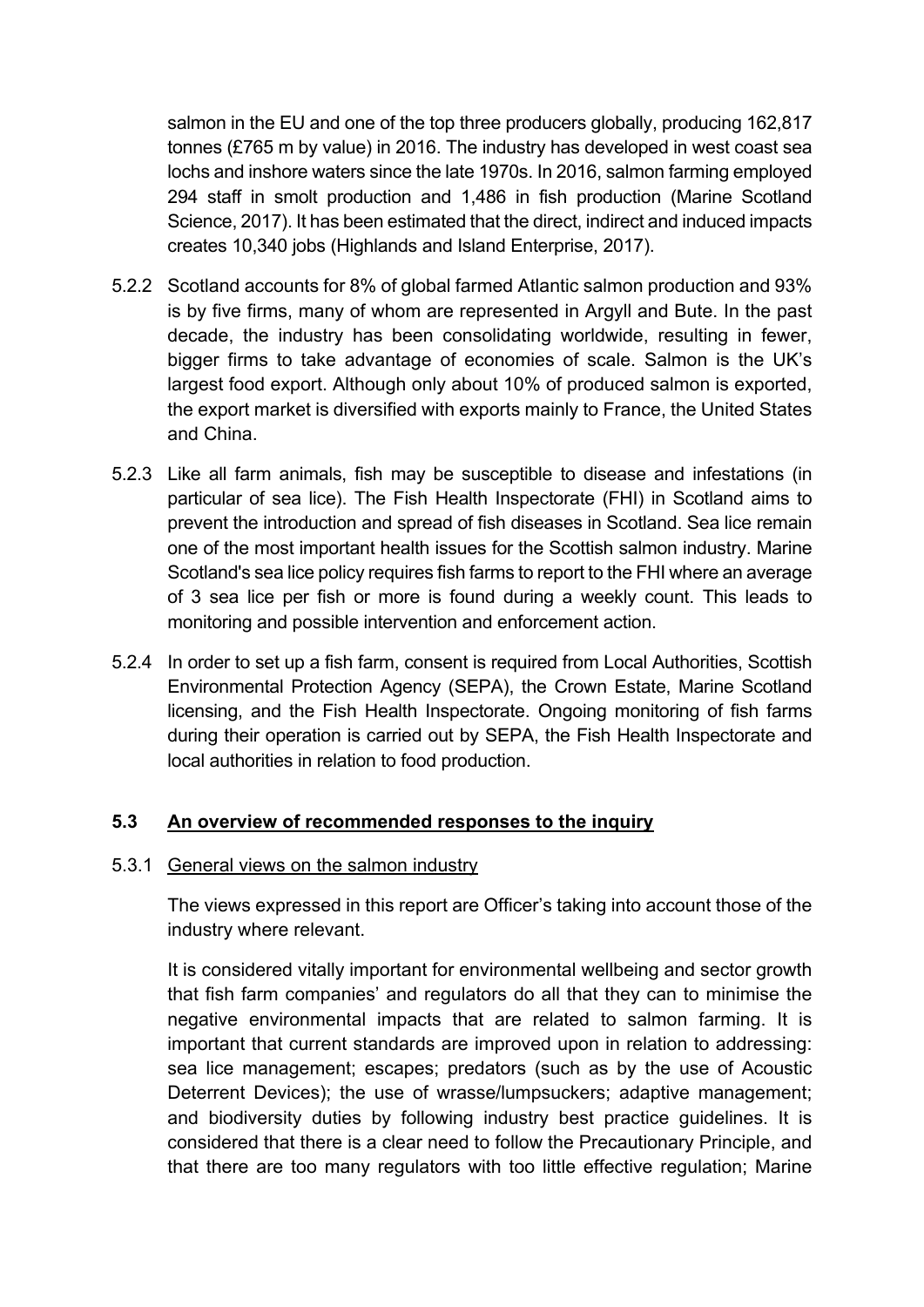Scotland data sharing including that on sea lice must be improved upon, and agencies will need to work together to be more effective.

#### 5.3.2 Socio-economic benefits to Scotland and Argyll and Bute

The salmon farming industry and associated supply chain contributed 10,340 FTEs, £271M earnings and £ 540M GVA to the Scottish economy on average in 2014 and 2015. In Argyll and Bute, the salmon farming industry contributed 466 in employment, £14.4M earnings and £24M local industry spend in 2016.

Scottish salmon farming industry is profitable and generates socio-economic benefits for the Scottish economy, especially for fragile rural and island communities. However, it competes with other producer countries, which tend to produce larger volumes and have expanded faster to meet growing demand and increasing their market share. Measures that allow the Scottish salmon farming industry to grow efficiently and sustainably by allowing greater production (e.g. sea lice control technologies in the short term, development of more exposed sites in the long term) and reducing costs (e.g. streamlined consenting process) should be supported and facilitated where possible.

## 5.3.3 Fish health and environmental challenges

The most significant issue facing planning decision-makers in the case of salmon farms is the acceptability of developments in the light of anticipated interactions with the wild salmonid environment. Methods relied on in the past by fish farm operators for the treatment of sea lice by chemical means (bath treatments and in-feed treatments) are proving to be less effective as resistance increases, and operators are having to resort to innovative methods (cleaner fish, temperature and fresh water treatments, and mechanical means) to provide a more effective suite of controls.

Despite these efforts, the incidence of sea lice introduces an element of uncertainty for regulators in the adjudication of proposals to extend or increase the number of farms in those areas experiencing persistently elevated lice levels. There is also increased pressure for marine fin fish farm developments on the west coast of Scotland due to '*the presumption against further marine finfish developments on the north and east coasts to safeguard migratory fish species'* (Scottish Planning Policy 2014 - Para 250). This guidance is reiterated as government policy by Policy Aquaculture 2 in the National Marine Plan 2015. The increase in farmed fish production has coincided with collapsing wild fish numbers on the west coast, and despite the absence of reliable science to demonstrate any causal link between these trends, river interests, salmon fishery boards and other environmental groups routinely point to the presence of farmed fish as being a significant factor in the collapse of wild fish stocks.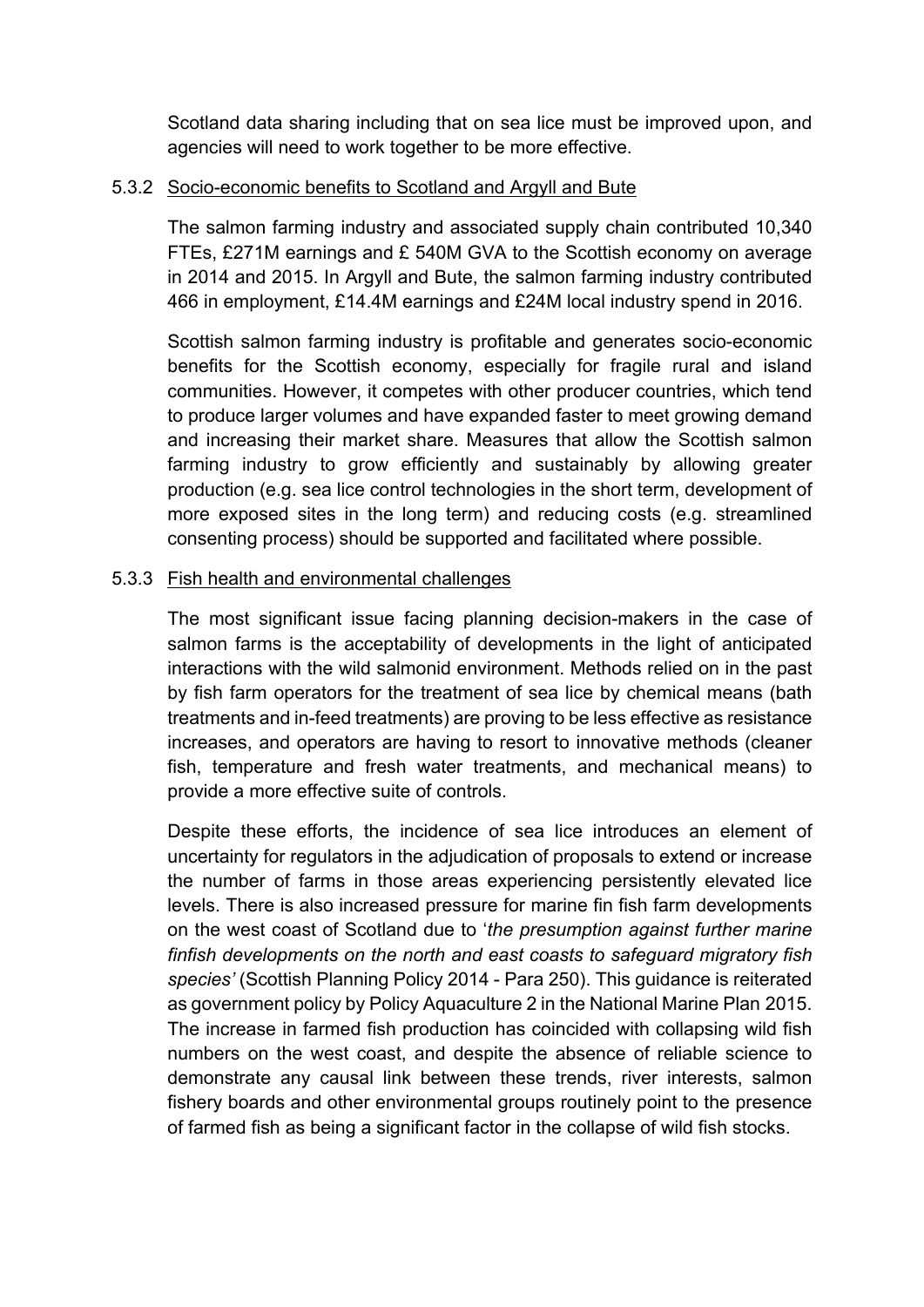The responsibility for considering the implications of aquaculture development upon wild salmonids lies with local planning authorities. This means that consideration should be given to the adequacy of containment (prevention of escapes) and to transmission of disease and parasites between farmed and wild fish.

Marine Scotland's Fish Health Inspectorate (FHI) is responsible for the health and welfare of farmed fish on the farms, their responsibility does not extend to wild fish other than for the provision of advice to planning authorities in their consideration of planning applications. Whilst Marine Scotland receives sea lice data in respect of individual farms from operators, this information is only available to planning authorities (and the public) in the form of aggregated data on an area basis. Planning authorities do not receive operational data from fish farm companies and do not have any role in monitoring production activities on site.

Planning applications for salmon farm development include information to disclose the operator's intentions for controlling interactions with wild fish (equipment attestations, escapes contingency plans, chemical treatment efficacy statements). Applications are subject to consultation with Marine Scotland, Scottish Natural Heritage and the District Salmon Fishery Board.

Planning applications can only consider the various means by which operators intend to mitigate the effects of their developments on wild fish interests (outlined in Appendix 2). They cannot guarantee those measures will necessarily be effective, particularly given that there are off-site environmental factors which contribute to the incidence of sea lice, so levels may become elevated despite an operator's best endeavours.

The only realistic responses to the wild fish issue via the planning process are to refuse permission on a precautionary basis, to seek to control biomass levels by condition, or to require Environmental Management Plans (EMP's) by condition. EMP's seek to monitor mitigation measures, review and adjust operations, with sanctions identified in the event that lice levels remain persistently above good practice levels (3< per fish). Sea lice are an environmental wide issue presenting cumulative impact considerations, therefore their consequences are not best addressed by individual planning applications, which present themselves on an ad hoc basis. The issue of sea lice requires an area wide water body response which cannot be delivered by EMP's associated with individual applications. Whilst new or expanded sites may become subject to EMP's, other long-standing sites, potentially with more biomass or a history of elevated lice levels, may not present a similar opportunity to deploy EMP's, simply because they are not subject to alterations requiring further planning permission.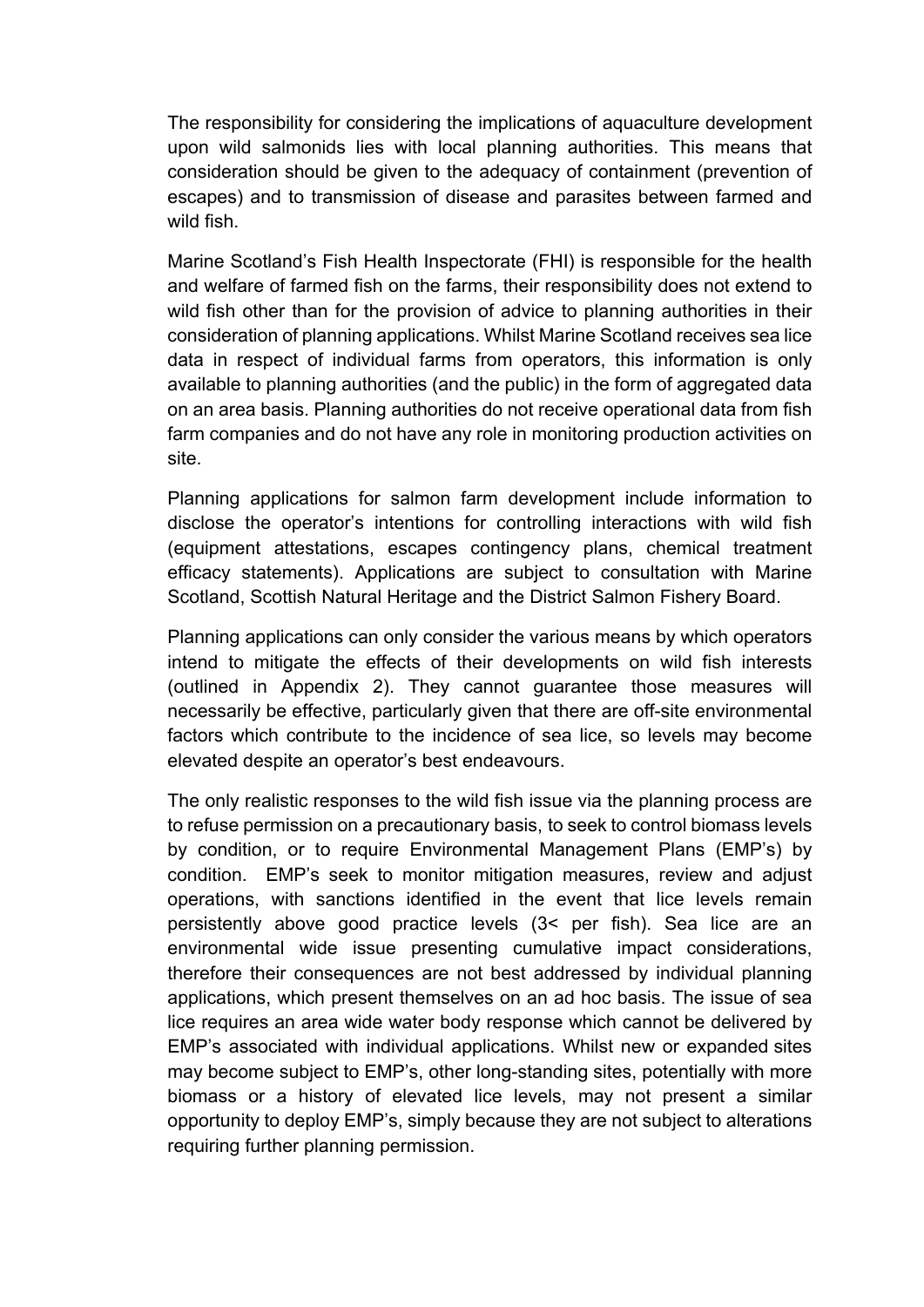With conflicting advice from consultees, unreliable science, haphazard coverage by EMP's and significant public concern about the consequences of fin fish farming on the declining numbers of wild fish, planning authorities are required to arrive at decisions that involve weighing up the balance of wild salmonids interests as material planning considerations. In terms of technical knowledge and scientific expertise neither officers, nor councillors are best placed to address wild fish issues.

It is questioned whether wild fish interactions ought to have been a material planning consideration, or whether they would have been better served by regulators with access to the necessary expertise and the opportunity to monitor production activities on site. It is considered this responsibility has been misplaced with planning authorities, and that responsibility should be transferred to Marine Scotland, who would then have environment wide responsibility for sea lice, both on fish farms, and the surrounding environment. As part of the recommendations of the Government's Aquaculture Consenting Review, it is recommended that the interests of wild fish sustainability be transferred from planning authorities to Marine Scotland. As it is considered that, Marine Scotland is the regulator best placed to adjudicate this consideration.

#### 5.3.4 National data on salmon operations

Marine Scotland collects sea lice data on individual farms, but only hosts it publically on an aggregated area wide basis. There has been reluctance on the part of operators to disclose site-specific sea lice data, which limits the availability of reliable historic data to both planning authorities, to salmon fishery boards as statutory consultees, and to third parties to the planning process. In a climate where operators need to improve on past performance in sea lice control via the introduction of new methods, it is important to be able to track performance success on a site by site basis, and to be able to see trends and relative performance between sites. Records of the efficacy of sea lice control at individual sites should be held available publically on a national basis.

#### 5.3.5 Regulatory regime

There is benefit in control over many aspects of fish farming remaining with planning authorities, primarily because of the democratic and transparent process associated with the determination of planning applications. However, some considerations of a technical/scientific nature are best placed outwith that process, as is currently the case with pollution control exercised by SEPA under the Controlled Activities Regulations.

#### 5.3.6 European Union impacts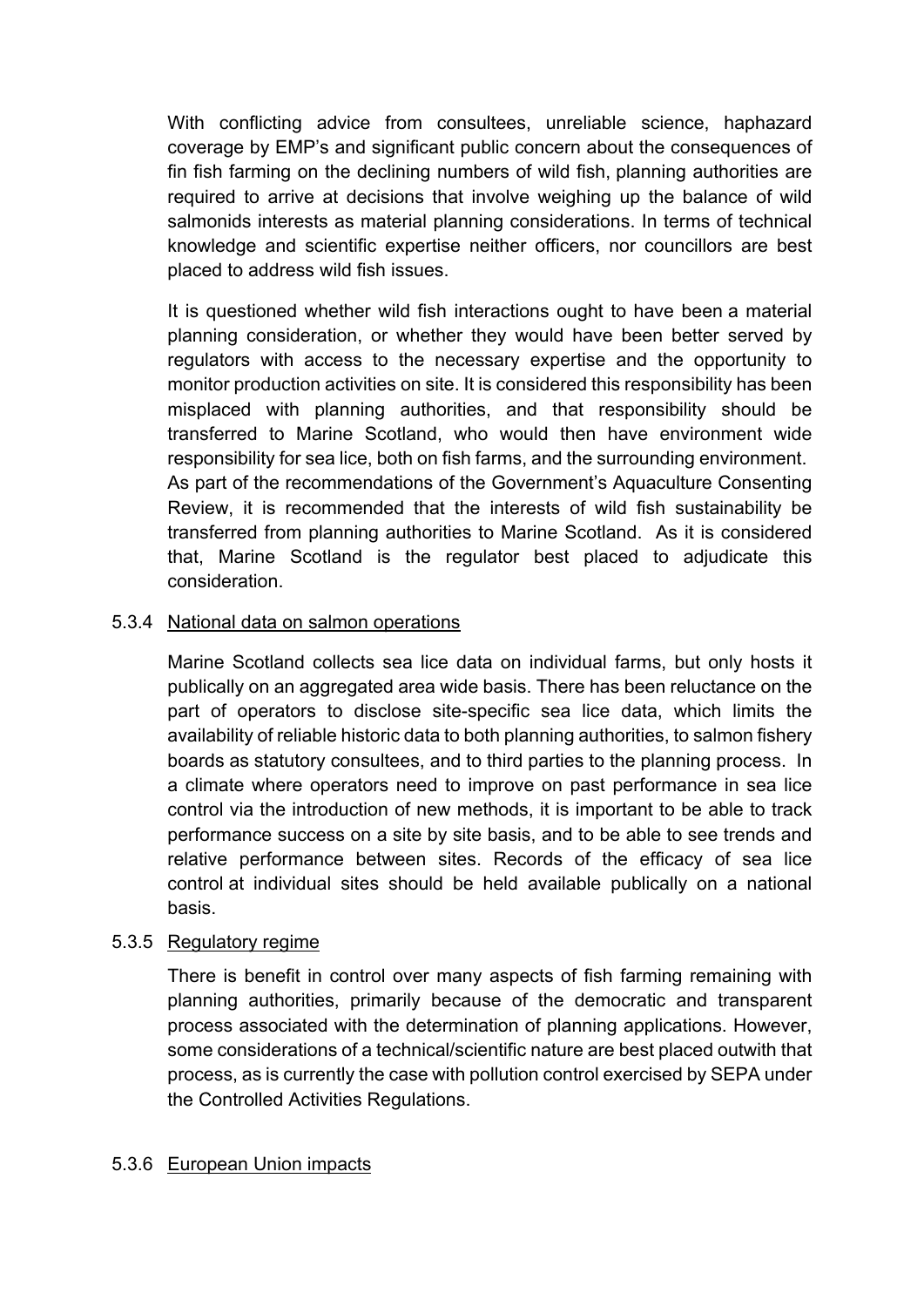The impact of Brexit on the Scottish farmed salmon industry is uncertain. However it is thought that this can be managed well by the aquaculture industry given their experience of operating in countries outwith the EU (e.g. Norway, Chile).

## **6.0 CONCLUSION**

- 6.1 Argyll and Bute contains a large number of salmon farms, and many of the key sites are already developed. As a result of this, and a limited availability of new sites, several companies have consolidated, however many are now looking to expand their operations locally. To address existing and new environmental regulations, and increasing sea lice numbers on farms, companies are adopting a number of control measures and best industry practices. It is important that the Council supports regulatory-wide improvements to these control measures in order to ensure future growth of the salmon farming industry is sustainable.
- 6.2 It is therefore recommended that under the Government's Aquaculture Consenting Review, that the interests of wild fish sustainability be transferred from planning authorities to Marine Scotland. As it is considered that, Marine Scotland is the regulator best placed to adjudicate this consideration.
- 6.3 The Council should seek to positively influence the development of the salmon farming industry across the west coast of Scotland. This engagement by the Council in the salmon inquiry is not expected to require additional resources, and presents a key opportunity to positively influence the development of the salmon farming industry across the west coast of Scotland.
- 6.4 With respect to our SOA outcomes for sustainable economic growth, it is therefore important that the Council submits a response to support economic growth across Argyll.

## **7.0 IMPLICATIONS**

- 7.1 Policy: The Council seeks through its Corporate policy, and Argyll and Bute Local Plan 2015 to support the sustainable management of our marine and coastal area. The Argyll and Bute Local Development Plan Supplementary Guidance outlines the Council's objectives for coastal planning and emphasises the necessity of working with all the relevant sectors to fully harness the productive capacity of the marine and coastal areas whilst safeguarding its unique environmental qualities through sustainable development.
- 7.2 Financial: None
- 7.3 Legal: Potential change to regulator regime.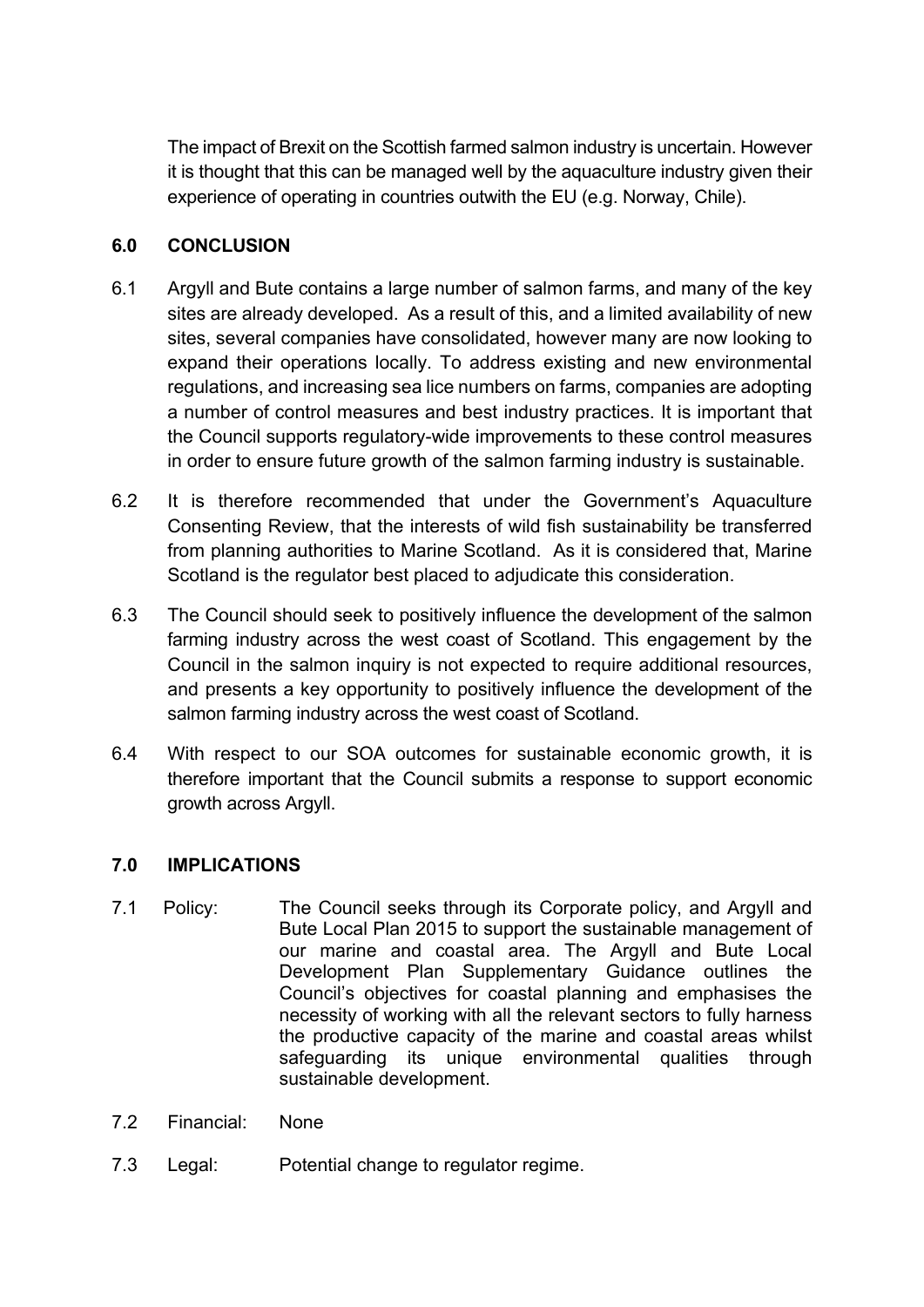- 7.4 HR: None.
- 7.5 Equalities: None.
- 7.6 Risk: None.
- 7.7 Customer Service: No significant risks identified.

**Executive Director of Development Policy Planning, Housing and Regulatory Services Policy Lead David Kinniburgh**

13th March 2018

**For further information contact:** Lorraine Holdstock; Marine and Coastal Development Officer; 01631 567 909

#### **APPENDICES**

Appendix 1

**Written submission from Argyll and Bute Council (18th April 2018) to Scottish Parliament's Rural Economy and Connectivity Committee Inquiry into Salmon Farming in Scotland**

Appendix 2

**Background Information and Sources**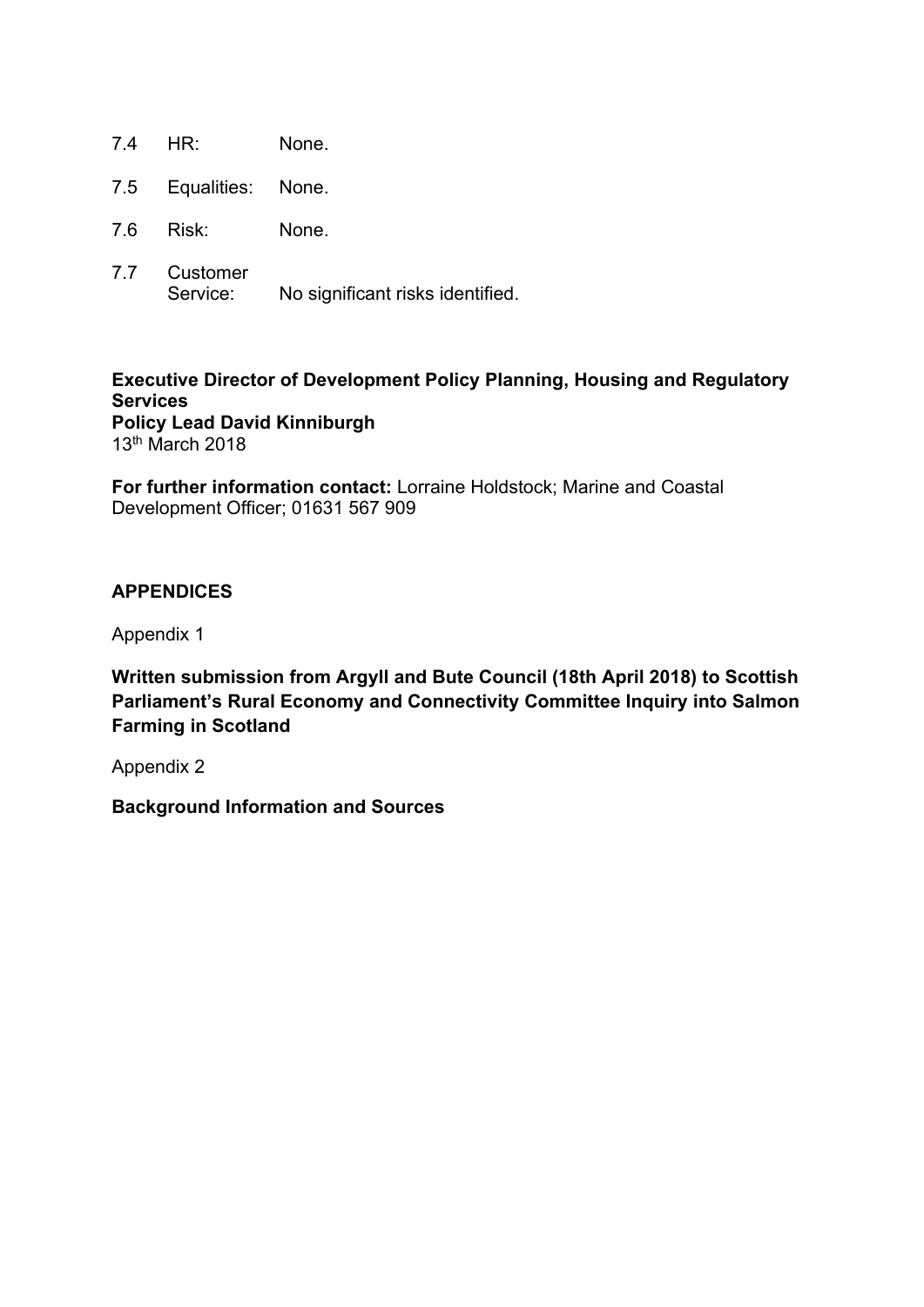# **Appendix 1**

# **Written submission from Argyll and Bute Council (18th April 2018) to Scottish Parliament's Rural Economy and Connectivity Committee Inquiry into Salmon Farming in Scotland**

Argyll and Bute Council welcome the opportunity to give evidence to the Rural Economy and Connectivity Committee Inquiry into Salmon Farming in Scotland – Call for Evidence.

## **Inquiry questions and comments**

# *1. and 2. Do you have any general views on the current state of the farmed salmon industry in Scotland? There have been several recent reports which suggest how the farmed salmon industry might be developed. Do you have any views on action that might be taken to help the sector grow in the future?*

Argyll and Bute Council welcome the comments detailed within the Environment, Climate Change and Land Reform Committee: report on the environmental impacts of salmon farming.

## Environmental concerns

It is considered vitally important for environmental wellbeing and sector growth that fish farm companies' and regulators do all that they can to minimise the negative environmental impacts that are related to salmon farming. It is important that current standards are improved upon in relation to addressing: sea lice management; escapes; predators (such as by the use of Acoustic Deterrent Devices); the use of wrasse/lumpsuckers; adaptive management; and biodiversity duties by following industry best practice guidelines. It is considered that there is a clear need to follow the Precautionary Principle, and that there are too many regulators with too little effective regulation; Marine Scotland data sharing including that on sea lice must be improved upon, and agencies will need to work together to be more effective.

## Future Industry Growth - Global outlook

Seafood accounts for 6% of protein consumption by humans globally. In turn, Atlantic salmon accounts for 4.4% of global seafood supply and 70% of it is farmed. Most farmed salmon is produced in Norway, Chile, Scotland and Canada in descending order of production volume.

The UN estimates that the global human population will be 9.7 billion by 2050, probably doubling global demand for protein. Limited space and decreasing soil quality on land, exploitation of wild capture fisheries to capacity, and realised health benefits from consuming more seafood mean that aquaculture will likely account for an increasing proportion of protein supply in the future.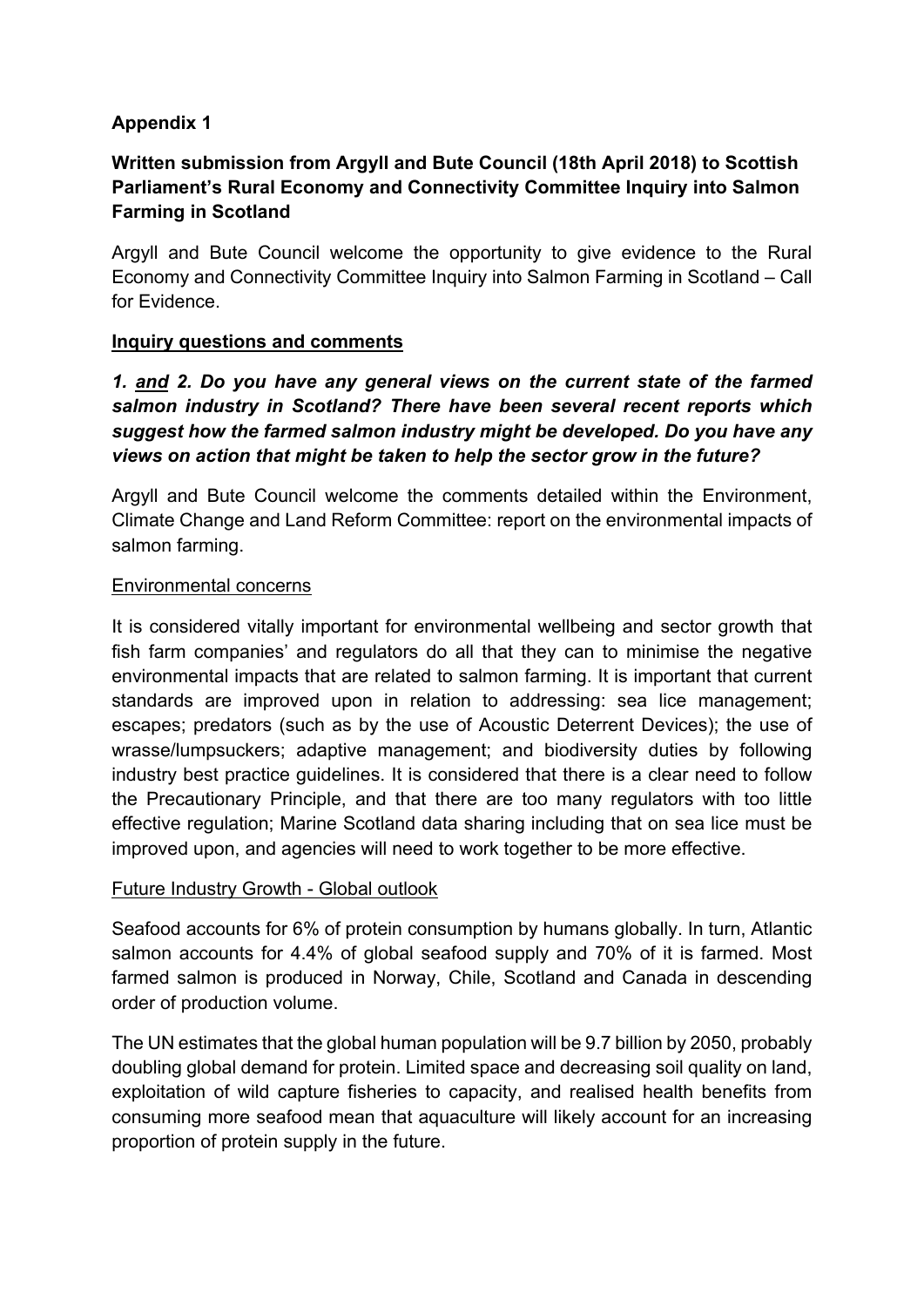Salmon aquaculture has the highest industrialisation levels and lowest investment risk of all other types of aquaculture. In addition, it is more resource efficient than land animal production. Therefore, it is reasonable to expect that the salmon aquaculture industry will have economic incentives to keep expanding in the future.

Most farmed salmon is produced in Norway (51%), Chile (25%), UK (8%), North America (8%) and other countries (8%) including the Faroe Islands, Ireland, Tasmania, Iceland and Russia. Salmon requires specific environmental conditions, so it is unlikely that salmon aquaculture will expand in additional geographic regions. Moreover, the annual growth in supply of farmed salmon has been slowing down in recent years as it needs technological innovation to overcome biological constraints and speed up its growth again. Among the biggest producer regions, the UK has had the lowest compound annual growth rate since 1997.

In the short-term, supply of farmed salmon is intrinsically inelastic because the planning/production cycle is three years long, resulting in price volatility. In the longterm, and since 2009, the value of farmed salmon has been growing faster than volume, indicating rise in demand but also long-term inelastic supply.

The largest markets for farmed salmon are Europe, including Russia, and North America, although emerging markets such as South America and Asia are growing fast. Demand for farmed salmon appears to be inelastic, meaning that decreases in supply will cause high relative increases in price, which consumers seem willing to accept. For example, this phenomenon was observed in the EU market in 2016, when a drop in supply caused a high relative increase in price. Nevertheless, consumers often react to high price increases by switching to similar products such as trout and wild salmon. So the willingness of consumers to absorb high prices of salmon should not always be assumed.

#### Scottish production in context

Scotland accounts for 8% of global farmed Atlantic salmon production and 93% of it is by five profitable firms. These are Marine Harvest, Scottish Seafarms, The Scottish Salmon Company, Cooke Aquaculture and Grieg Seafood in descending order of production volume. In the past decade, the industry has been consolidating worldwide, resulting in fewer, bigger firms to take advantage of economies of scale. Salmon is the UK's largest food export. Although only about 10% of produced salmon is exported, the export market is diversified with exports mainly to France, the United States and China.

Scottish farmed salmon has historically had a premium over Norwegian farmed salmon. However, Scotland may be at risk of losing its status as a premium supplier if it cannot satisfy growing demand. This is because retailers seek reliable supply and are often obliged to supply Norwegian or Chilean salmon because of the greater volumes that these countries produce. For example, Norway produces almost 10 times more salmon than Scotland. This way, the premium of Scottish Salmon can be eroded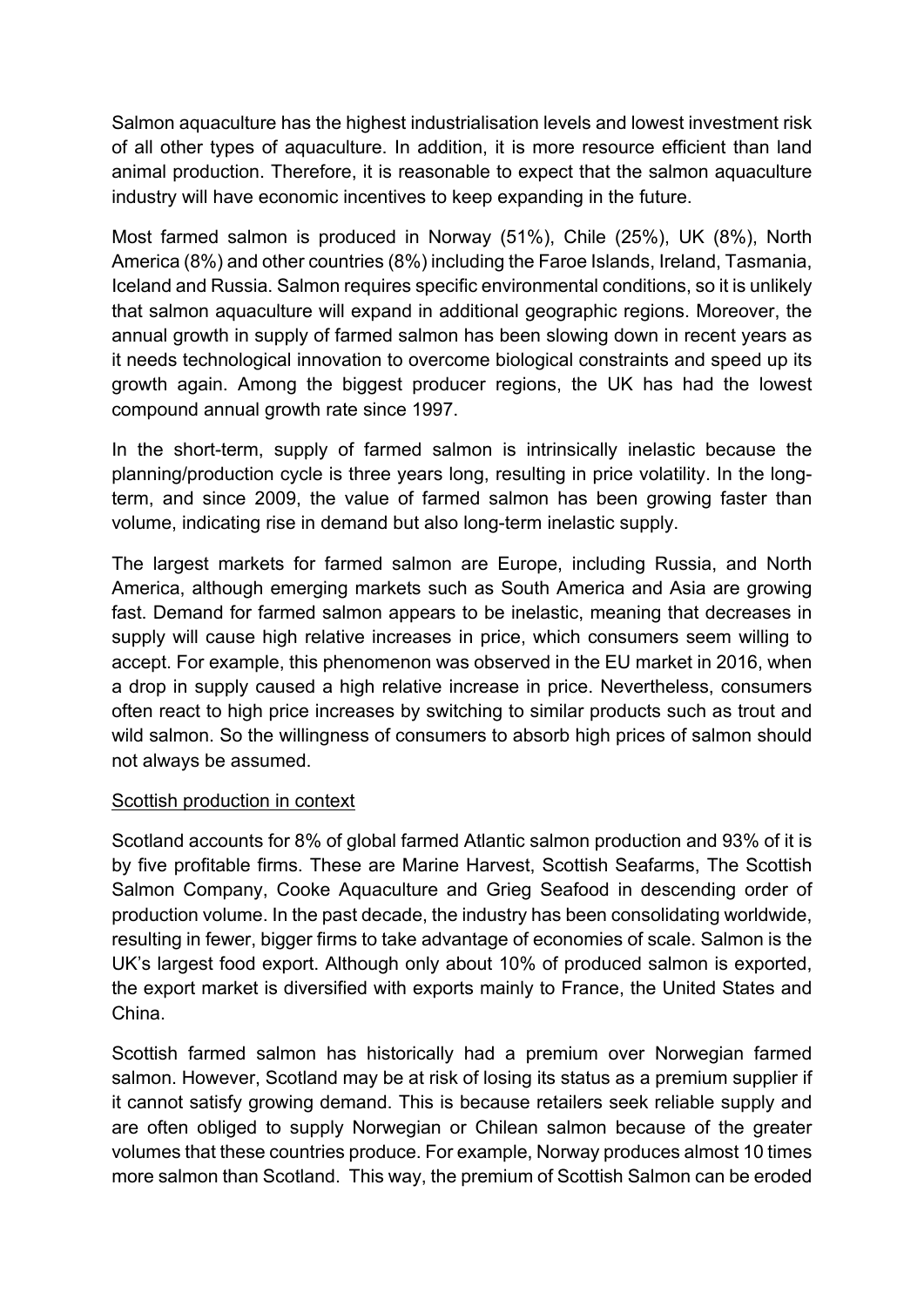as retailers must use and promote alternative sources. Therefore, it is important to be able to grow the volume of the salmon farming industry in Scotland as market demand increases.

Priorities for the industry to 2030 are to control sea lice and manage biological threats, streamline the consenting process, focus on applied research, manage environmental risk and trial and use new production models including exposed sites and super-smolt facilities.

## Socio-economic benefits to Scotland and Argyll and Bute

The salmon farming industry and associated supply chain contributed 10,340 FTEs, £271M earnings and £540M GVA to the Scottish economy on average in 2014 and 2015. In Argyll and Bute, the salmon farming industry contributed 466 in employment; £14.4M earnings and £24M local industry spend in 2016.

Salmon farming provides employment and local spend in relatively remote rural and island communities. Argyll and Bute has a declining and ageing population. The Local Outcomes Improvement Plan (formerly the Single Outcome Agreement) of the Community Planning Partnership states: "Argyll and Bute's economic success is built on a growing population". Argyll and Bute Council aims to achieve population growth by supporting key growth sectors, including Food & Drink and Marine Science, which are in line with Scotland's Economic Strategy.

The industry-led Argyll and Bute Economic Forum identified aquaculture as an important industry in the region. The Scottish government is also supportive of the aquaculture industry's aspiration to double its contribution to the Scottish economy by 2030.

Argyll and Bute Council is currently developing a Single Investment Plan (SIP) for Argyll and Bute in order to align future infrastructure investment with strategic economic priorities to help drive a step change in economic activity in the area. It also intended that the Single Investment Plan will form the foundation for an economic case for additional funding being directed towards Argyll and Bute via a Rural Funding Deal with the Scottish and UK Governments to accelerate the delivery of priority infrastructure projects. The aquaculture industry was consulted for the development of the SIP and will benefit from associated infrastructure projects.

## General views

Argyll and Bute Council agree that while Atlantic salmon will continue to dominate the Scottish production for the foreseeable future; there is an opportunity to diversify the sector through Recirculating Aquaculture Systems (RAS) as a way of mitigating many of the environmental impacts from salmon farming. There are similar examples where a number of shellfish farms have diversified their businesses to farm seaweed in Loch Spelve and other sites across Argyll.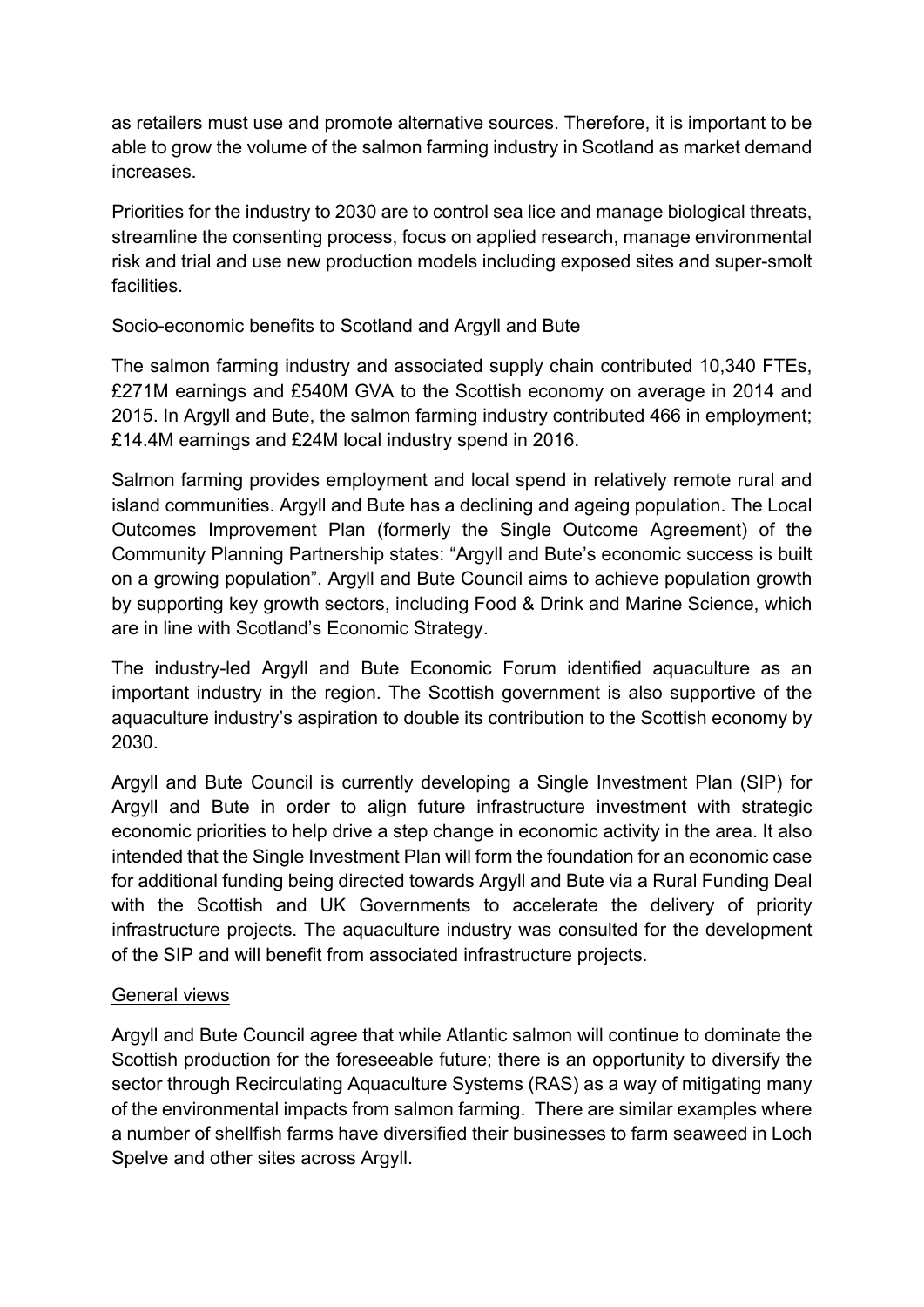## *3. The farmed salmon industry is currently managing a range of fish health and environmental challenges. Do you have any views on how these might be addressed?*

## Planning issues

The most significant issue facing planning decision-makers in the case of salmon farms is the acceptability of developments in the light of anticipated interactions with the wild salmonid environment. Methods relied on in the past by fish farm operators for the treatment of sea lice by chemical means (bath treatments and in-feed treatments) are proving to be less effective as resistance increases, and operators are having to resort to innovative methods (cleaner fish, temperature and fresh water treatments, mechanical means) in seeking to provide a more effective suite of controls. Despite these efforts, the incidence of sea lice is an element of uncertainty for regulators in the adjudication of proposals to extend or increase the number of farms in those areas experiencing persistently elevated lice levels. There is inevitable pressure for farm developments on the west coast of Scotland due to '*the presumption against further marine finfish developments on the north and east coasts to safeguard migratory fish species'* (Scottish Planning Policy 2014 - Para 250). This guidance is reiterated as government policy by Policy Aquaculture 2 in the National Marine Plan 2015. The increase in farmed fish production has coincided with collapsing wild fish numbers on the west coast, and despite the absence of reliable science to demonstrate any causal link between these trends, river interests, salmon fishery boards and other environmental groups routinely point to the presence of farmed fish as being a significant factor in the collapse of wild fish stocks. The industry has sought to provide reassurance by adopting Scottish Salmon Producer's Organisation *Code of Good Conduct* (CoGP) guidance relating to acceptable incidence of sea lice on farmed fish. However, even where such thresholds prove capable of being adhered to, the trend towards larger production units with higher biomass levels than hitherto, presents additional hosts which result in more lice being present in the environment, even if CoGP standards are met on individual farms. More farmed fish present an increased incidence of sea lice in the marine environment, even where control measures enable CoGP standards to be met.

The responsibility for considering the implications of aquaculture development upon wild salmonids lies with local planning authorities. This means that consideration should be given to the adequacy of containment (prevention of escapes) and to transmission of disease and parasites between farmed and wild fish. Whilst Marine Scotland's Fish Health Inspectorate (FHI) is responsible for the health and welfare of farmed fish on the farms, their responsibility does not extend to wild fish other than for the provision of advice to planning authorities in their consideration of planning applications. Whilst Marine Scotland receives sea lice data in respect of individual farms from operators, this information is only available to planning authorities (and the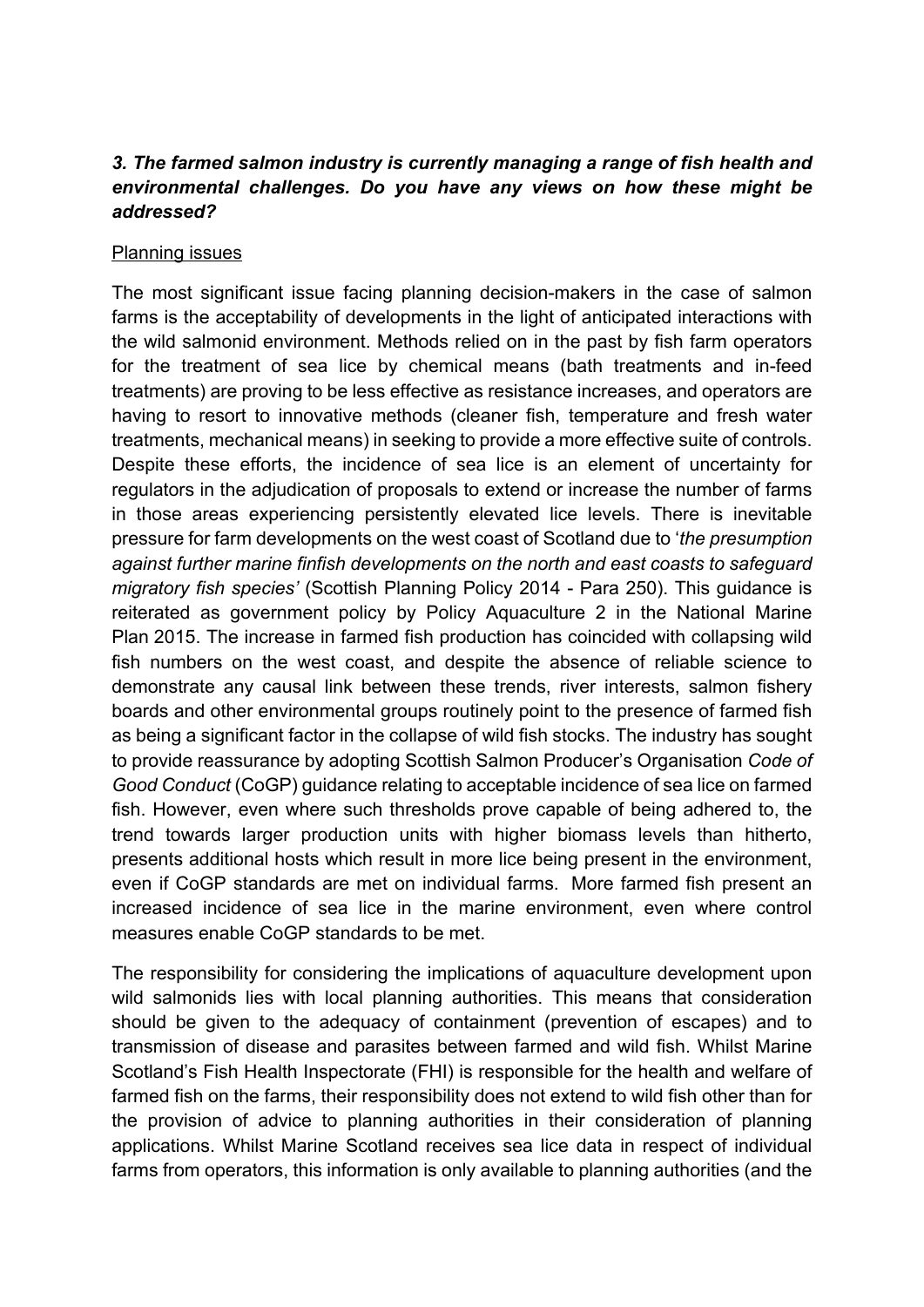public) in the form of aggregated data on an area basis. Planning authorities do not receive operational data from fish farm companies and do not have any role in monitoring production activities on site (in common with the position of planning authorities relative to terrestrial businesses).

Planning applications for salmon farm development routinely include information to disclose the operator's intentions for controlling interactions with wild fish (equipment attestations, escapes contingency plans, chemical treatment efficacy statements and so on). Applications are subject to consultation with Marine Scotland, Scottish Natural Heritage and the District Salmon Fishery Board. Their responses, along with views expressed by other interests and members of the public, inform planning decisionmaking. Marine Scotland responses tend to be generic in nature providing a commentary on the wild fish interaction issue rather than site specific risk based advice. SNH comments tend to be reserved for locations where there are likely implications for the qualifying interests of national designations, such as SAC's. District Salmon Fishery Boards, not unexpectedly, are likely to take a much stronger line in defence of wild fish interests, often to a point where the planning authority is presented with contradictory opinions on the issue from statutory consultees.

Planning applications can only consider the various means by which operators intend to mitigate the effects of their developments on wild fish interests. They cannot guarantee those measures will necessarily be effective, particularly given that there are off-site environmental factors which contribute to the incidence of sea lice, so levels may become elevated despite an operator's best endeavours. Marine Scotland has recognised the severity of the sea lice issue in recent months by the introduction of its own standards for the incidence of sea lice on farmed fish, with mandatory trigger levels prompting action on the part of operators. Whilst these provide something of a backstop in terms of protecting wild fish interests they have been introduced to address fish health on the farm and have not been devised in response to wild fish interactions.

The only realistic responses to the wild fish issue via the planning process are to refuse permission on a precautionary basis, to seek to control biomass levels by condition, or to require Environmental Management Plans (EMP's) by condition. The latter seek to monitor the success of mitigation measures and to introduce an element of review and adjustment in the light of operational experience, with sanctions identified in the event that lice levels remain persistently above good practice levels. Given those sea lice are an environment wide issue presenting cumulative impact considerations, their consequences are not best addressed by individual planning applications, which present themselves on an ad hoc basis. The issue of sea lice requires an area wide water body response which cannot be delivered by EMP's associated with individual applications. Because applications come forward on an unpredictable basis, and some areas may continue to function for many years without any planning applications, then they do not provide a co-ordinated means of addressing this issue. Whilst new or expanded sites may become subject to EMP's, other long-standing sites, potentially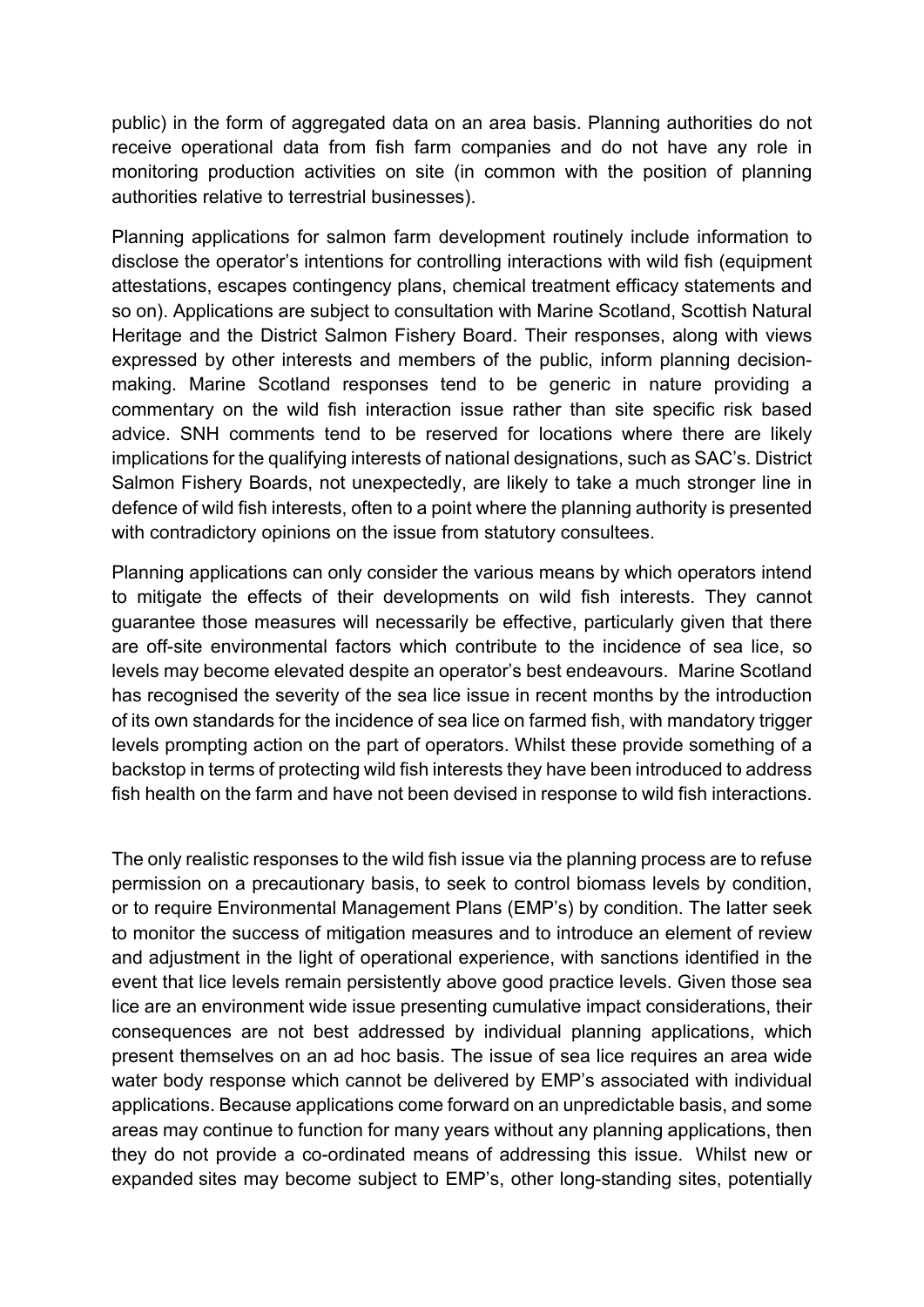with more biomass or a history of persistently elevated lice levels, may not present a similar opportunity to deploy EMP's, simply because they are not subject to alterations requiring further planning permission.

It is in the context of unreliable science, conflicting advice from consultees, haphazard coverage by EMP's and significant public concern expressed about the consequences of fin fish farming on the declining numbers of wild fish, that planning authorities are required to arrive at decisions that involve weighing up the balance of wild salmonids interests as material planning considerations. It is fair to say that in terms of technical knowledge and scientific expertise neither officers, nor councillors are best placed to address wild fish issues. This brings into question, in the original division of regulatory responsibilities, whether wild fish interactions ought to have been a material planning consideration, or whether they would have been better served by regulators with access to the necessary expertise and the opportunity to monitor production activities on site. This would point to this issue having been misplaced with planning authorities and to the advantage of responsibility for this area being transferred to Marine Scotland, who would then have environment wide responsibility for sea lice, both on farms and within the surrounding environment. It is to be hoped that the recommendations of the Government's Aquaculture Consenting Review, that the interests of wild fish would be best assured by the transfer of responsibility from planning authorities to Marine Scotland will be adopted. In the Council's opinion, Marine Scotland is the regulator best placed to adjudicate this consideration.

The Council agree that under the existing consenting and regulatory framework for current planning applications, salmon farms should continue to utilise the existing range of control measures where possible, and consenting procedures currently in place.

# *4. Do you feel that the current national collection of data on salmon operations and fish health and related matters is adequate?*

The Council consider that the current national collection of data on salmon operations and farm health is inadequate. Marine Scotland collects sea lice data on individual farms, but only hosts it publically on an aggregated area wide basis. There has been reluctance on the part of operators to disclose site-specific sea lice data, which limits the availability of reliable historic data to both planning authorities, to salmon fishery boards as statutory consultees and to third parties to the planning process. Only latterly have some operators begun to volunteer to disclose site-specific data in association with their planning proposals. In a climate where operators are striving to improve on past performance in sea lice control via the introduction of new methods, it is important to be able to track performance success on a site by site basis, and to be able to see trends and relative performance between sites. Records of the efficacy of sea lice control at individual sites should be held available publically on a national basis.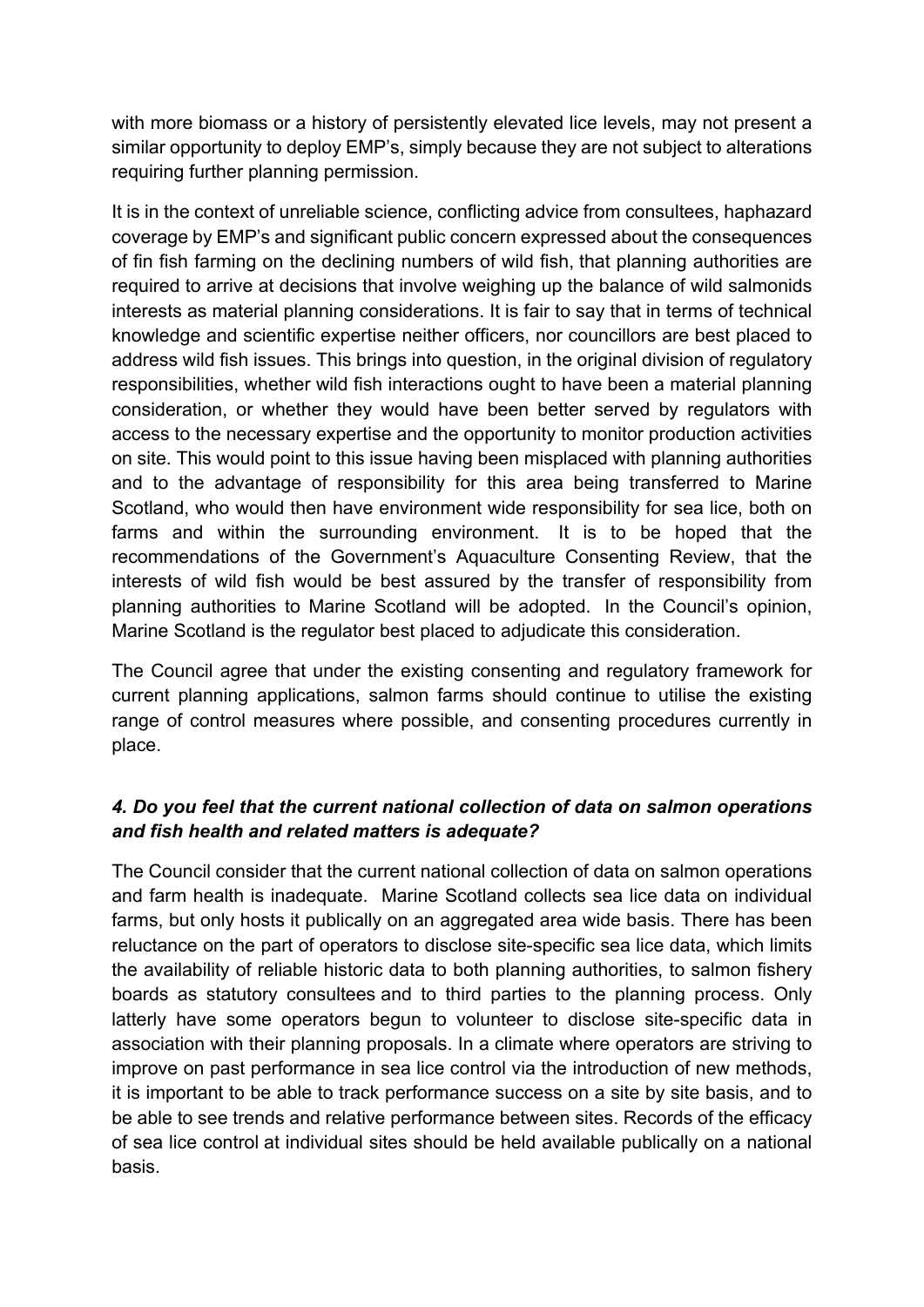Further to the above comments, the Scottish Fish Farm production survey aggregates data for production and employment by 'historic' regions such as "West" and "South West", which are not defined in the report. It is desirable that the data are aggregated by local authority area, where possible, and that the historic regions are better defined.

# *5. Do you have any views on whether the regulatory regime which applies to the farmed salmon industry is sufficiently robust?*

The advantages and disadvantages of having some form of 'one stop' consenting process have been visited on a number of occasions; ostensibly because the multiconsent regime in place appears considered by the industry to be burdensome and uncoordinated. Regulators have taken steps in recent years to identify overlaps and gaps afforded by the multi-consent process in an effort to ensure that unnecessary duplication is avoided and that all aspects are properly regulated. There is benefit in control over many aspects of fish farming remaining with planning authorities, primarily because of the democratic and transparent process associated with the determination of planning applications. However, some considerations of a technical/scientific nature are best placed outwith that process, as is currently the case with pollution control exercised by SEPA under the Controlled Activities Regulations. In order to ensure that a multi-consent process is sufficiently robust, it is necessary to ensure that the various material considerations associated with the aquaculture consenting process are allocated to the regulators best placed to form reliable conclusions based upon their access to information and expertise. A multi-consent process with responsibilities distributed appropriately would be as well-equipped as any other to serve the needs of both the development industry and the environment.

The Council agree in principle, that existing regulatory procedures should avoid farmscale effects on sensitive protected features. Through the SEPA CAR licence process, SNH give advice on the requirement for seabed survey work to determine the presence of protected features close to the farm and prevent any overlap with the farms depositional footprint. The new Fish Health Inspectorate (FHI) regime only considers the health and welfare of the farmed fish and therefore is not considered to adequately mitigate the risk to wild salmonids from sea lice on salmon farms.

# *6. Do you have any comments on how the UK's departure from the European Union might impact on the farmed salmon sector?*

The impact of Brexit on the Scottish farmed salmon industry is uncertain.

On one hand, negative impacts may include:

- Loss of EU support in the form of facilitating policies, regulation and funding streams (blue growth, CFP, EMFF, Horizon 2020);
- Lack of EU labour, particularly in processing;
- Increased costs of imported raw materials (weaker pound):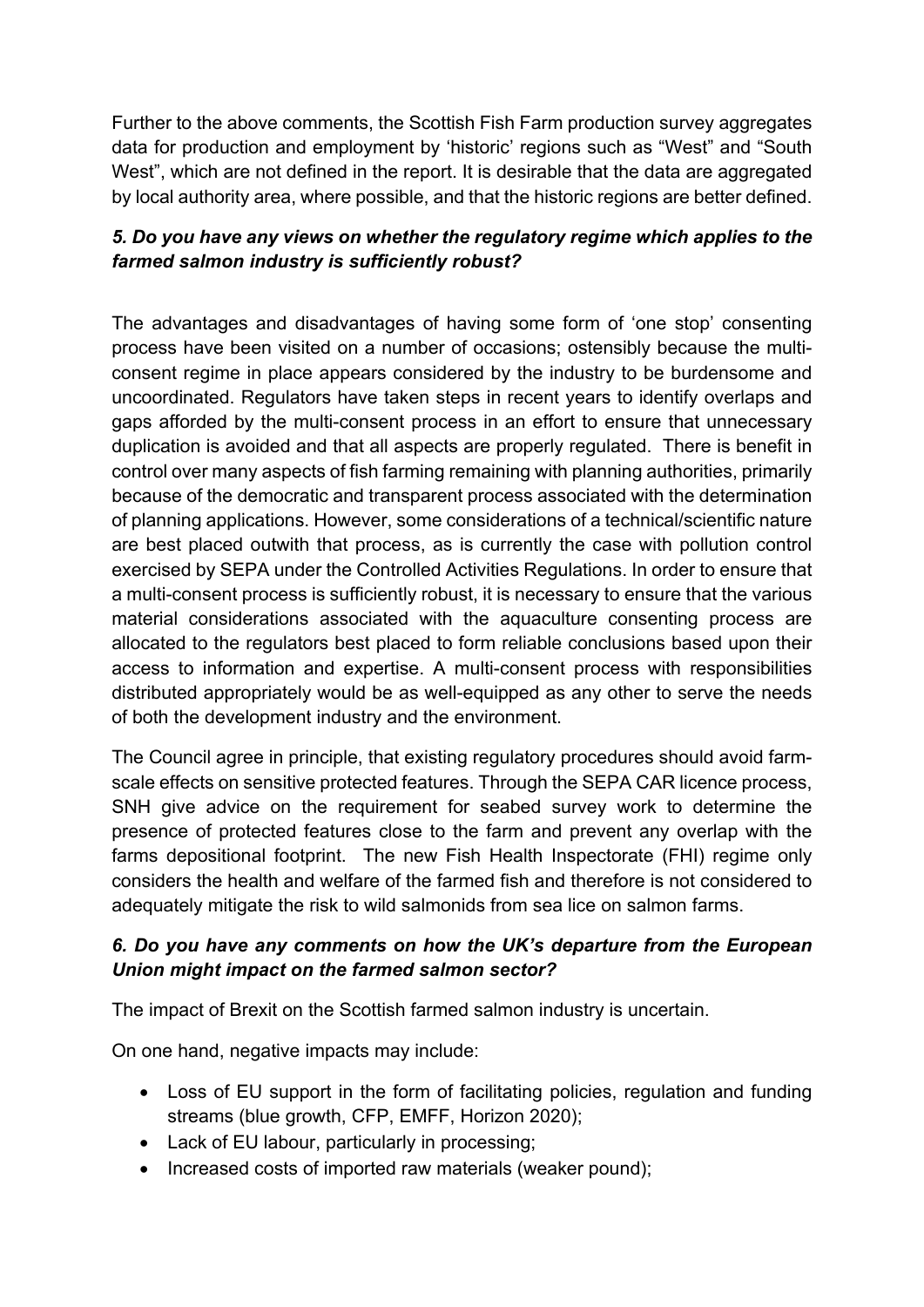- Trade barriers/friction with the EU market;
- Weakened domestic market

On the other hand, a weaker pound may mean more price competitive exports. something that the industry has been taking advantage of since the drop in the exchange rate.

#### Discussion and Conclusions

Argyll and Bute encompasses a large number of salmon farms across the region, with many key sites already developed. With this in mind, and a limited availability of new sites, it has been important for several companies to consolidate, however many are now looking to expand their operations locally. With existing and new environmental regulations, and with increasing sea lice numbers on farms, companies are attempting to manage these challenges through a number of control measures and best industry practices. The Council supports regulatory-wide improvements to these measures for the future growth of the salmon farming industry.

It is recommended under the Government's Aquaculture Consenting Review, that the interests of wild fish would be best assured by the transfer of responsibility from planning authorities to Marine Scotland. In the Council's opinion, Marine Scotland is the regulator best placed to adjudicate this consideration.

The Scottish salmon farming industry is profitable and generates socio-economic benefits for the Scottish economy, especially for fragile rural and island communities. However, it competes with other producer countries, which tend to produce larger volumes and grow faster, meeting growing demand and increasing their market power. Therefore, measures that allow the Scottish salmon farming industry to grow efficiently and sustainably by allowing greater production (e.g. sea lice control technologies in the short term, exposed sites in the long term) and decreasing average total costs (e.g. streamlined consenting process) should be supported and facilitated by the public sector.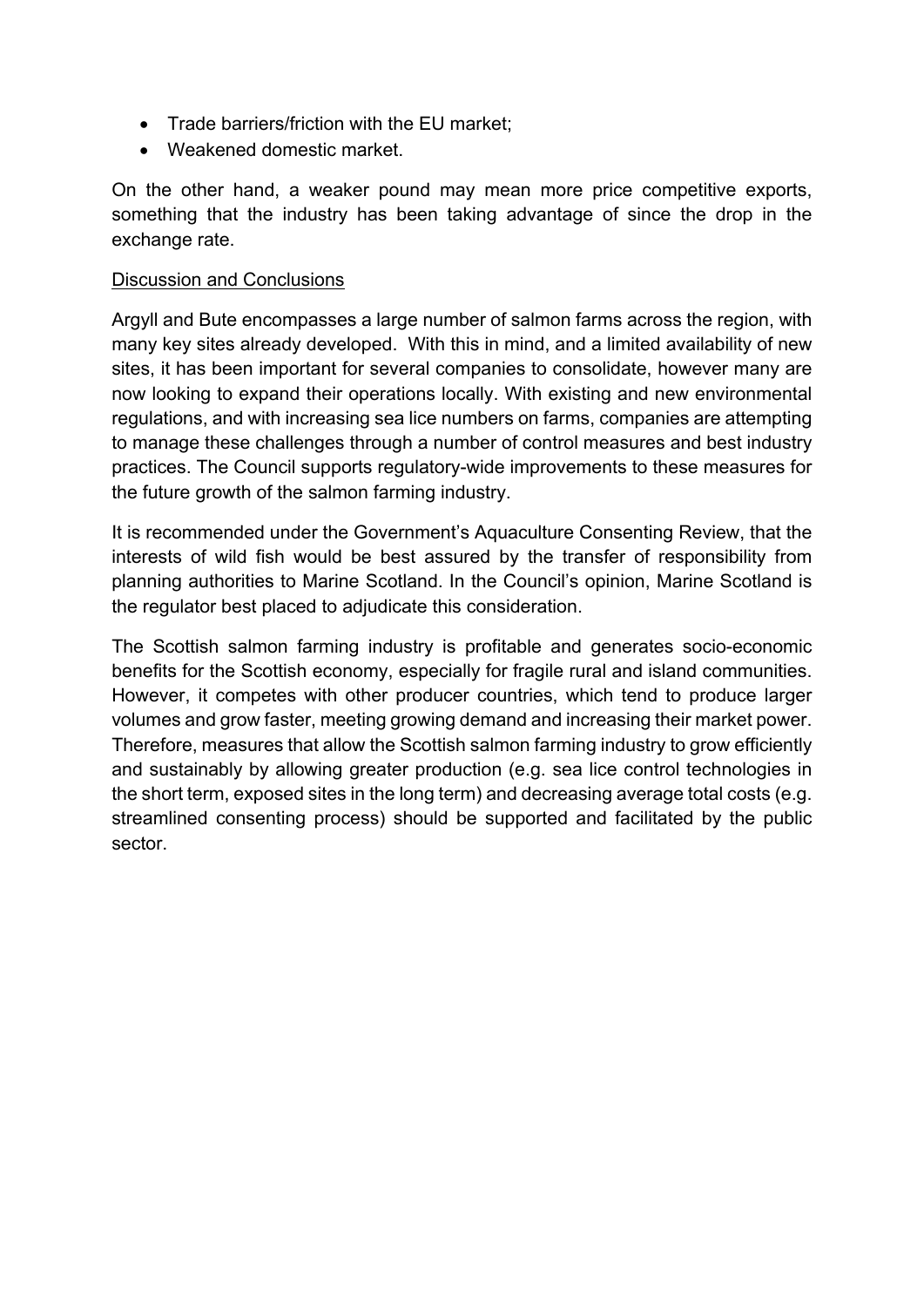# **Appendix 2**

## **Sources**

Marine Scotland Science, 2017

Highlands and Island Enterprise, 2017

Aquaculture Growth to 2030

Companies House: UK's registrar of companies: <https://www.gov.uk/government/organisations/companies-house>

Economic Forum Report

GLOBEFISH - Analysis and information on world fish trade (accessed 27 Feb 2018)

Independent Review of Scottish Aquaculture Consenting

Argyll and Bute Local Outcomes Improvement Plan

MH Salmon Farming Industry Handbook 2017

Scotland's Economic Strategy

Scottish Aquaculture: A View Towards 2030

Scottish Fish Farm Production Survey 2016

SSPO economic report 2017

The Value of Aquaculture to Scotland 2017

Aquaculture Growth to 2030.

Independent Review of Scottish Aquaculture Consenting

Scottish Planning Policy 2014 - Para 250

Policy Aquaculture 2 in the National Marine Plan 2015.

## Salmon Farm Mitigation Techniques:

- Following escape/containment plans;
- Seal management including: industry improved tension nets and extending the use of double skinned predator nets;
- Providing and following farm management statements;